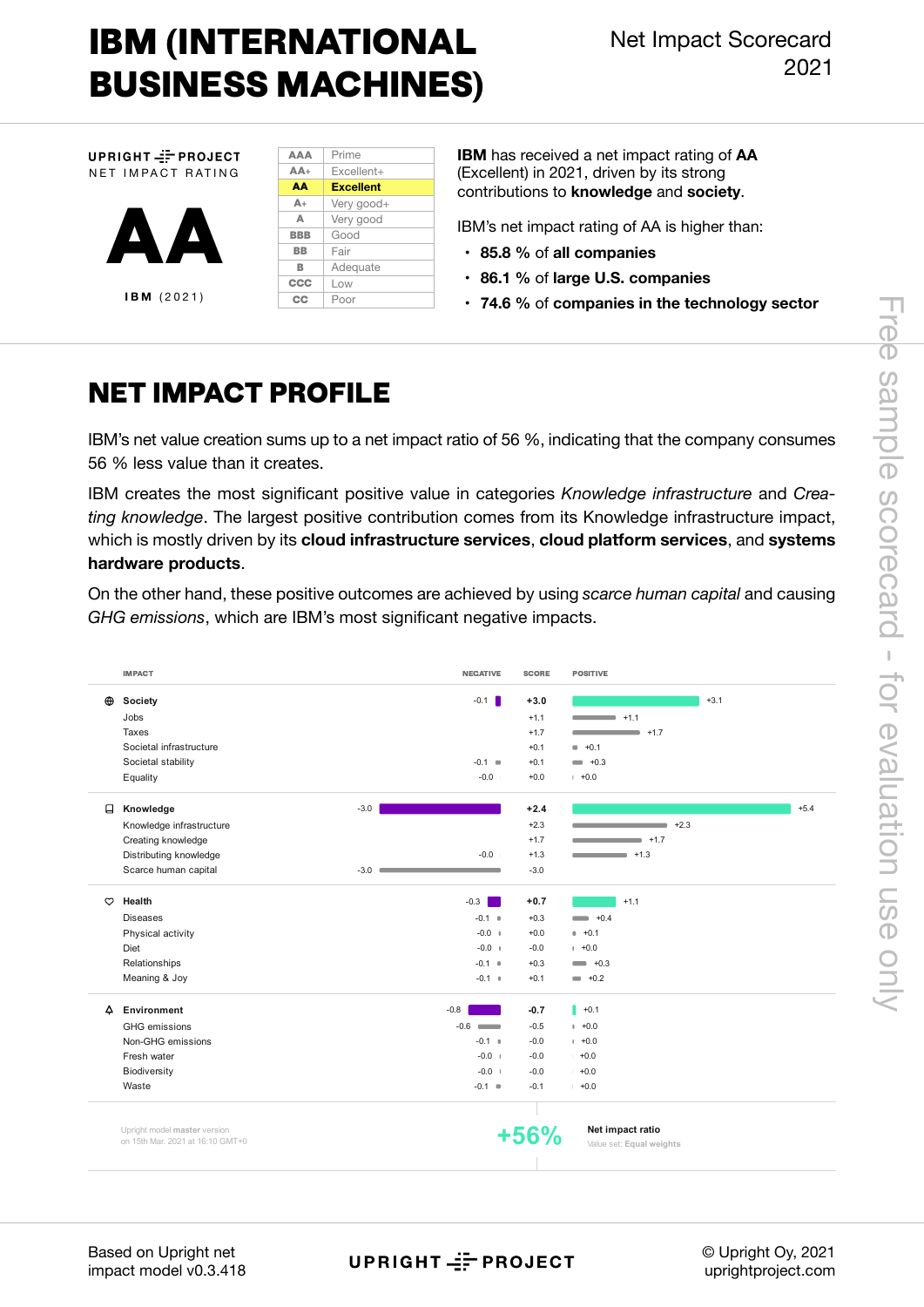## **VALU[E](#page-6-0)S ALIGNMENT**

This section shows how well the net impact of IBM is aligned with the values and priorities of different stakeholders. The analysis is done by weighing impact categories based on what different stakeholders value and prioritize. IBM's net impact is best aligned with the values of **millennials**, and well aligned with the values of the **most wanted workforce**.

|                                 | 58-500 Sex 20 ESC Download Margins Marcocomposity |       |       |       |       |       |                  |
|---------------------------------|---------------------------------------------------|-------|-------|-------|-------|-------|------------------|
| Stakeholder group               | <b>SON</b>                                        |       |       |       |       |       |                  |
| <b>Millennials</b>              | $+55$                                             | $+26$ | $+29$ | $+17$ | $+33$ | $+32$ | Well aligned     |
| Most wanted workforce           | $+50$                                             | $-5$  | $+1$  | $-16$ | $+12$ | $+7$  | Well aligned     |
| Asset owners                    | $+28$                                             | $-32$ | $-23$ | $-43$ | -9    | $-16$ | Somewhat aligned |
| Net impact ratio in stakeholder |                                                   |       |       |       |       |       |                  |

*group's value set, %*

*The values of stakeholder groups are based on Upright's annual <i>Impact at Work and Survey for professional investors questionnaires (N=1500).*

## **IMPACT DELTA**

The below table shows the difference between the impact of IBM and select reference indices and companies within different impact dimensions. The data shows that IBM outperforms the reference groups in the **Knowledge** impact dimension.

|                      |         |            |        | Dowl Jones Industrial | Down Jones Internet | Nasdaq Composite |          |           |        |                               |        |        |
|----------------------|---------|------------|--------|-----------------------|---------------------|------------------|----------|-----------|--------|-------------------------------|--------|--------|
| <b>Dimension</b>     | SBP 500 | SAP SOLESO |        |                       |                     | SBE Furgoes 350  | FTSE-100 | Accenture |        | Heatlett Packard<br>Microsoft | Amazon | Oracle |
| Society              | $+0.6$  | $+0.7$     | $+0.9$ | $+0.5$                | $+0.8$              | $+0.6$           | $+0.7$   | $-0.9$    | $+1.1$ | $+0.2$                        | $+1.3$ | $-0.1$ |
| Knowledge            | $+2.7$  | $+2.7$     | $+3.0$ | $+2.6$                | $+2.4$              | $+3.0$           | $+3.1$   | $+1.2$    | $+0.1$ | $+1.5$                        | $+3.0$ | $+0.9$ |
| Health               | $+0.3$  | $+0.2$     | $+0.3$ | $+0.2$                | $+0.4$              | $+0.1$           | $+0.9$   | $+0.6$    | $+0.3$ | $+0.7$                        | $+0.3$ | $-0.0$ |
| Environment          | $+0.9$  | $+0.6$     | $+0.8$ | $-0.2$                | $+0.2$              | $+1.4$           | $+2.2$   | $+0.2$    | $+0.1$ | $+0.0$                        | $+0.0$ | $+0.4$ |
| Net impact ratio, pp | $+40$   | $+35$      | $+47$  | $+25$                 | $+31$               | $+51$            | $+82$    | $+1$      | $+7$   | $+23$                         | $+35$  | $+11$  |

*The scores for reference indices used for calculating the deltas are index-weight weighted averages of the dimension scores of the companies that are included in each index.*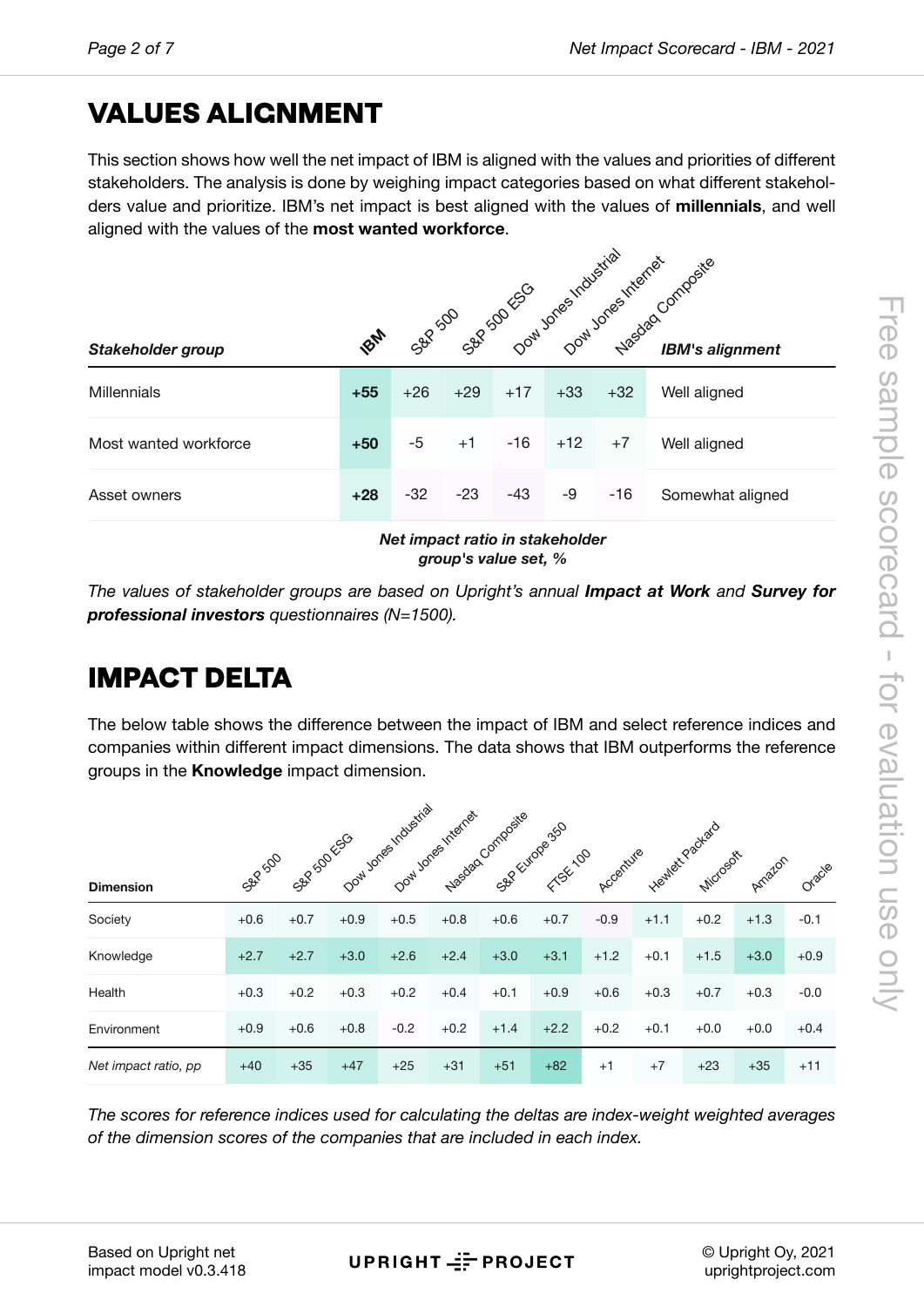## **APPE[N](#page-6-0)DIX A: SHAREABLE ASSETS**



Source: Upright Project, 2021

**UPRIGHT-F-PROJECT** NET IMPACT RATING

I B M ( 2 0 2 1 )



IBM has received a net impact rating of AA (Excellent) in 2021, driven by its contribution to knowledge and society.

this or a higher net impact rating. Source: Upright Project, 2021

receive this or a higher net impact rating. Source: Upright Project, 2021

UPRIGHT = PROJECT N E T IM PACT RATING

I B M ( 2 0 2 1 )



**A**<br>contribution to knowledge<br>and society.<br> $\frac{Ony 25.4% of technology companies  
recoive this or echberg re time of right$ IBM has received a net impact rating of AA (Excellent) in 2021, driven by its and society. Only 25.4% of technology companies

receive this or a higher net impact rating. Source: Upright Project, 2021

UPRIGHT = PROJECT NET IMPACT RATING



### IBM has received a net impact rating of AA

Only 14.2% of all companies receive this or a higher net impact rating. Source: Upright Project, 2021

UPRIGHT - PROJECT N E T IM PACT RATING



I B M ( 2 0 2 1 )

IBM has received a net impact rating of  $AA$ 

Only 14.2% of all companies receive this or a higher net impact rating. Source: Upright Project, 2021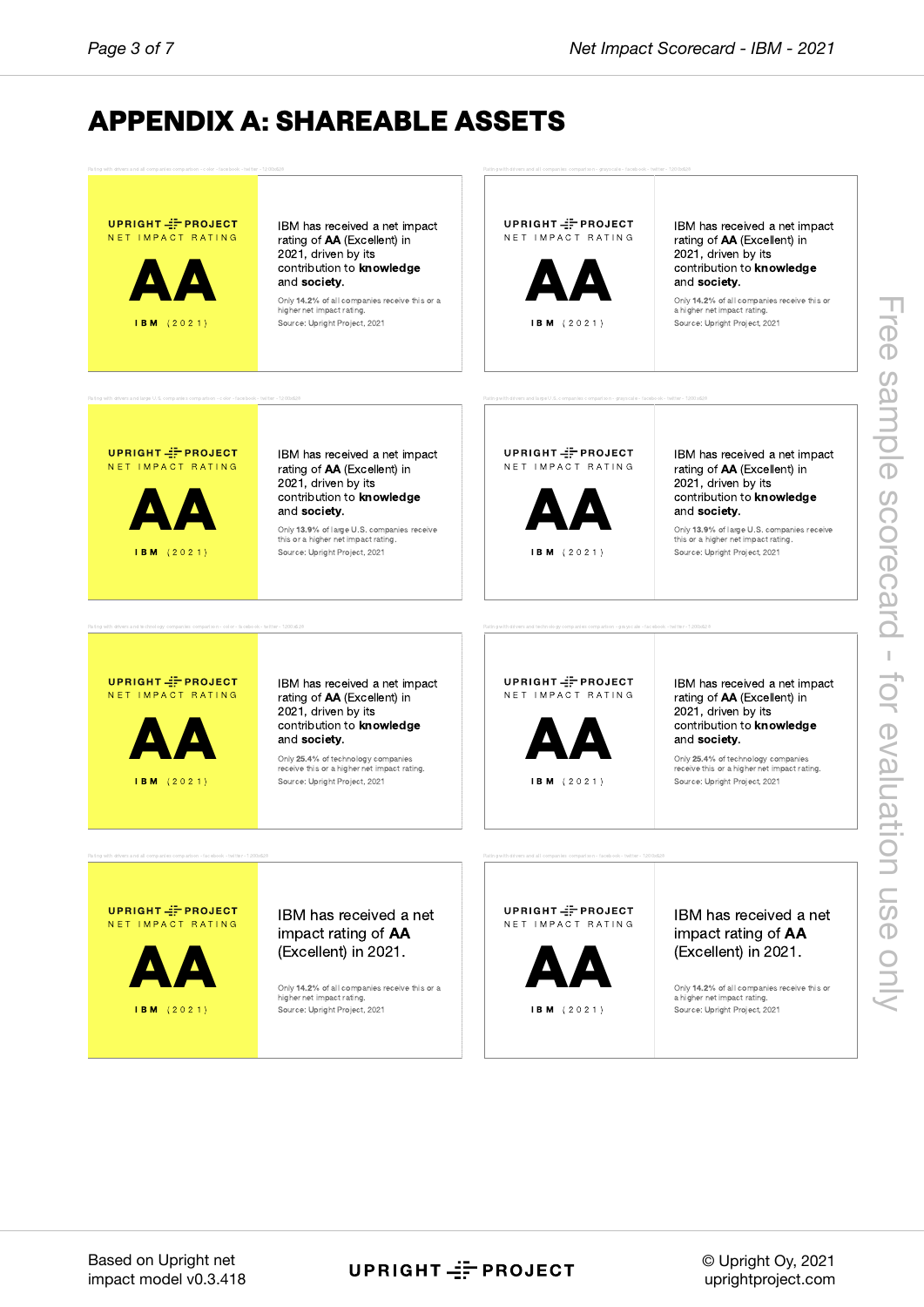

UPRIGHT == PROJECT

© Upright Oy, 2021 uprightproject.com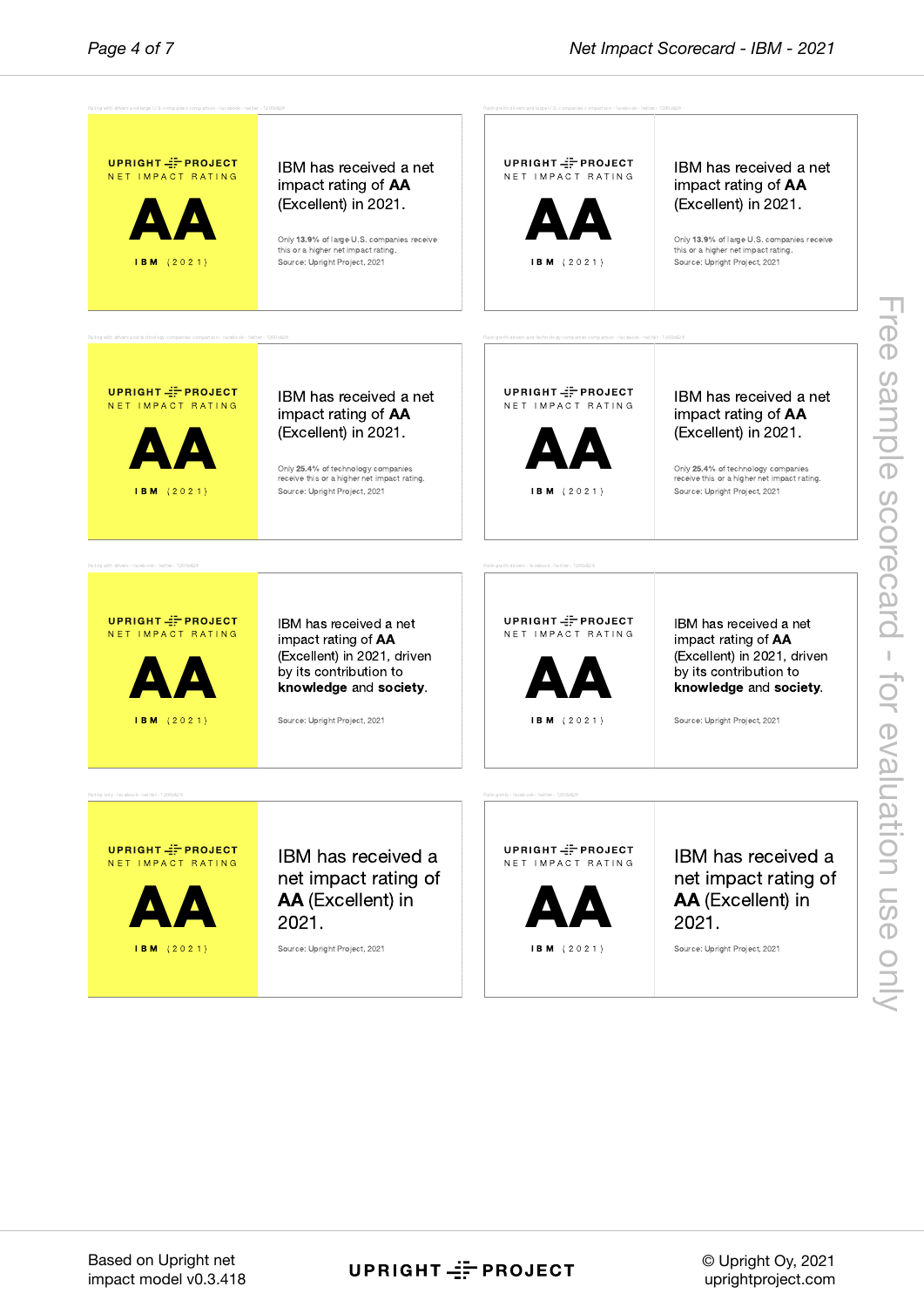## **ABO[UT](#page-6-0) THIS SCORECARD**

### **The Upright Net Impact model**

This net impact scorecard has been automatically produced by the Upright net impact model. The Upright net impact model is an mathematical model of the economy that produces continuously updated estimates of the net impact of companies. It is based on an AI-driven information integration algorithm that consolidates data from humanity's accumulated scientific knowledge and public statistical databases.

The model is designed to satisfy the following requirements:

- **Measure net:** The model must consider both costs and gains, and provide their net sum. This is a minimum requirement for informing decision-making on resource allocation.
- **Comparability:** All estimated costs and benefits produced by the model must be comparable. Comparisons must be possible within industries, across industries, and across different types of costs and benefits.
- **Comprehensiveness:** The model must consider all types of costs and gains, not only e.g. environmental costs or financial gains. This is a minimum requirement for understanding the whole value creation of a company and thus informing decisionmaking on resource allocation.
- **Whole value chain:** The model must capture the cost and benefits created in the entire value chain of a company, not just what happens inside the company or how it affects its immediate stakeholders (shareholders, clients, employees).
- **Adaptable values:** The model must not

assume universal values, and must instead accommodate for the fact that every individual decision-maker has a different view of value and different optimization criteria when making decisions in different roles. The model must also be practical and provide reasonable fact-based defaults for these sets of values.

• **Scalability:** The marginal cost of estimating the impact of an additional company should be close to zero, meaning that it should not require any manual work. This is required for large-scale adoption and thus significance of the data.

### **Net impact ratings**

The net impact rating is a simple summary of a company's overall net impact. The rating of a company is determined by the percentile the company belongs to based on its net impact. This means that every year a fixed percentage of companies qualify for a given rating (e.g. for AAA this is 3%).

The table also includes the percentile and net impact ratio thresholds for a given rating for 2021.

| Rating<br>code | Rating<br>description | Percentile<br>threshold | NIR*<br>threshold |
|----------------|-----------------------|-------------------------|-------------------|
| AAA            | Prime                 | 97th                    | 72%               |
| AA+            | $Excellent+$          | 93th                    | 65%               |
| AA             | Excellent             | 86th                    | 54%               |
| A+             | Very good+            | 76th                    | 42%               |
| А              | Very good             | 60th                    | 27%               |
| BBB            | Good                  | 38th                    | 0%                |
| ВB             | Fair                  | 22th                    | $-39%$            |
| R              | Adequate              | 12th                    | $-97%$            |
| CCC            | Low                   | 6th                     | $-202%$           |
| CС             | Poor                  | 1st                     | -396%             |
| C,             | Dismal                | 0th                     | N/A               |

*\*NIR = net impact ratio*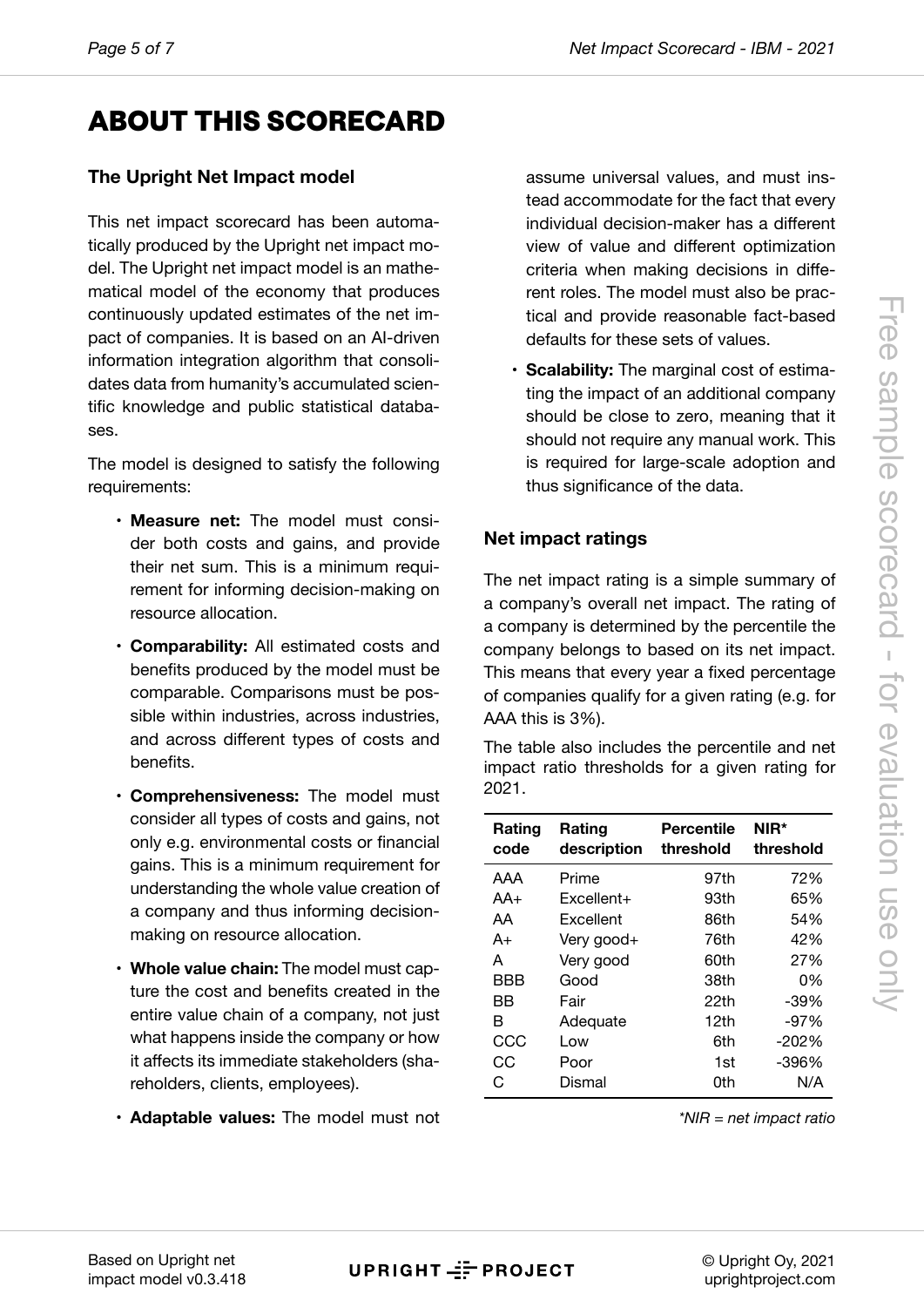#### **Net imp[ac](#page-6-0)t ratio**

Net impact ratio is quantitative measure that represents the net impact of a company. It is defined as

net impact ratio  $=$ positive impacts *−* negative impacts positive impacts

The maximum value for net impact ratio is 100%, representing a theoretical company with no negative impacts. The minimum value is *−∞*. It can be interpreted similar to net profit ratio, which is defined as:

$$
net profit ratio = \frac{revenue - costs}{revenue}
$$

Similar to net profit ratio, net impact ratio is a relative measure - otherwise identical companies of different sizes have the same net impact ratio.

### **Net impact profile**

The net impact profile is a graphical summary of a company's net impact within the Upright net impact model's 4 dimensions (Society, Knowledge, Health, Environment) and 19 impact categories. The numbers shown in the net impact profile are *relative scores*, which represent the magnitude of each impact relative to the size of a company.

#### **Values alignment**

The net impact scorecard's *values alignment* section summarizes how well the net impact of a company is aligned with the values and priorities of different stakeholders. The analysis is done by weighing impact categories based on what different stakeholders value and prioritize.

The numbers shown in the heatmap are *valueweighted net impact ratios*. Net impact ratios greater than 30% are considered to *well aligned*, values between 0% and 30% are considered *somewhat aligned*, and values lower than 0% are considered *poorly aligned*.

The net impact ratios for the comparison indices are *index-weight weighted averages* of the value-weighted net impact ratios of companies included in a given index.

### **Impact delta**

The net impact scorecard's *impact delta* section compares the impact of a company to industry peers and select reference indices. Comparisons are shown for both individual dimensions (like Society or Environment) and net impact ratio.

For individual dimensions, the numbers shown in the comparison table is the *relative dimension net score* of the company substracted by the relative dimension net score of the reference. Relative dimension net scores represent the magnitude of company's total impact within an impact dimension relative to the size of the company.

For net impact ratio, the numbers shown in the comparison table is the *net impact ratio* of the company substracted by the net impact ratio of the reference.

**UPRIGHT - PROJECT** 

© Upright Oy, 2021 uprightproject.com